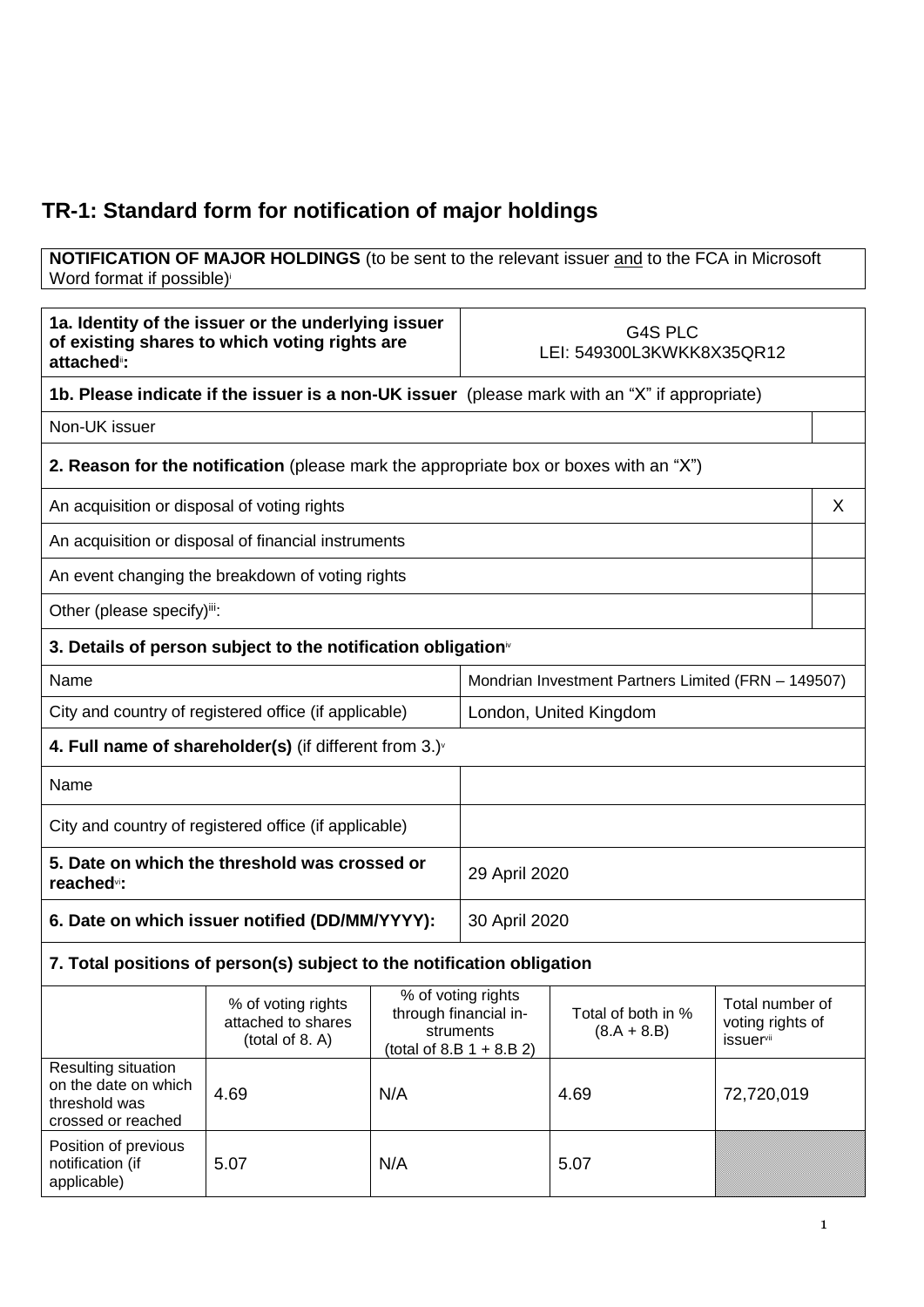## **8. Notified details of the resulting situation on the date on which the threshold was crossed or reached**viii

## **A: Voting rights attached to shares**

| Class/type of<br>shares<br>ISIN code (if possible) | Number of voting rightsix                                     |                                                                       | % of voting rights                                            |                                                                       |  |
|----------------------------------------------------|---------------------------------------------------------------|-----------------------------------------------------------------------|---------------------------------------------------------------|-----------------------------------------------------------------------|--|
|                                                    | <b>Direct</b><br>(Art 9 of Directive<br>2004/109/EC) (DTR5.1) | <b>Indirect</b><br>(Art 10 of Directive<br>2004/109/EC)<br>(DTR5.2.1) | <b>Direct</b><br>(Art 9 of Directive<br>2004/109/EC) (DTR5.1) | <b>Indirect</b><br>(Art 10 of Directive<br>2004/109/EC)<br>(DTR5.2.1) |  |
| GB00B01FLG62                                       | N/A                                                           | 72,720,019                                                            |                                                               | 4.69                                                                  |  |
|                                                    |                                                               |                                                                       |                                                               |                                                                       |  |
|                                                    |                                                               |                                                                       |                                                               |                                                                       |  |
| <b>SUBTOTAL 8. A</b>                               | 72,720,019                                                    |                                                                       | 4.69                                                          |                                                                       |  |

| B 1: Financial Instruments according to Art. 13(1)(a) of Directive 2004/109/EC (DTR5.3.1.1 (a)) |                                      |                                         |                                                                                                        |                    |
|-------------------------------------------------------------------------------------------------|--------------------------------------|-----------------------------------------|--------------------------------------------------------------------------------------------------------|--------------------|
| <b>Type of financial</b><br>instrument                                                          | <b>Expiration</b><br>$date^{\times}$ | Exercise/<br><b>Conversion Periodxi</b> | <b>Number of voting rights</b><br>that may be acquired if<br>the instrument is<br>exercised/converted. | % of voting rights |
|                                                                                                 |                                      |                                         |                                                                                                        |                    |
|                                                                                                 |                                      |                                         |                                                                                                        |                    |
|                                                                                                 |                                      |                                         |                                                                                                        |                    |
|                                                                                                 |                                      | <b>SUBTOTAL 8. B 1</b>                  |                                                                                                        |                    |

| 2004/109/EC (DTR5.3.1.1 (b))           |                               |                                             | B 2: Financial Instruments with similar economic effect according to Art. 13(1)(b) of Directive |                            |                    |
|----------------------------------------|-------------------------------|---------------------------------------------|-------------------------------------------------------------------------------------------------|----------------------------|--------------------|
| <b>Type of financial</b><br>instrument | <b>Expiration</b><br>$date^x$ | Exercise/<br><b>Conversion</b><br>Period xi | <b>Physical or</b><br>cash<br><b>settlement</b> <sup>xii</sup>                                  | Number of<br>voting rights | % of voting rights |
|                                        |                               |                                             |                                                                                                 |                            |                    |
|                                        |                               |                                             |                                                                                                 |                            |                    |
|                                        |                               |                                             |                                                                                                 |                            |                    |
|                                        |                               |                                             | <b>SUBTOTAL</b><br>8.B.2                                                                        |                            |                    |